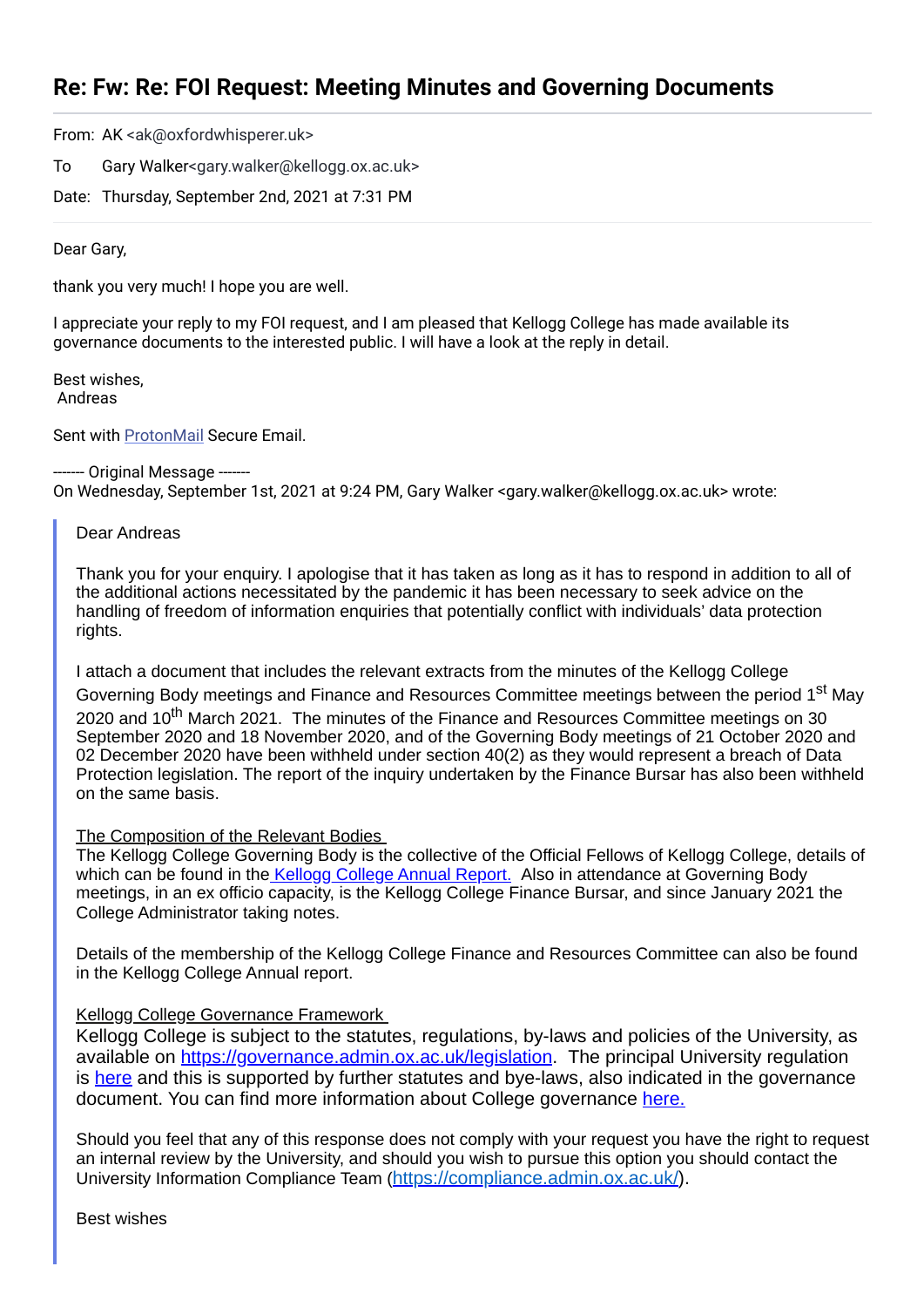Gary

**Gary Walker Finance Bursar** Kellogg College, Oxford, OX2 6PN Direct Line: +44 (0) 1865 612 009 Twitter: [@KelloggOx](https://twitter.com/KelloggOx) Instagram: [@Kelloggcollege](https://www.instagram.com/kelloggcollege/) [www.kellogg.ox.ac.uk](http://www.kellogg.ox.ac.uk/)

cid:image002.png@01D1B1

**From:** AK <ak@oxfordwhisperer.uk> **Sent:** 08 July 2021 09:37 **To:** Data Protection <data.protection@admin.ox.ac.uk>; Kellogg College - GDPR <dataprotection@kellogg.ox.ac.uk>; Gary Walker <gary.walker@kellogg.ox.ac.uk>; FOI <foi@admin.ox.ac.uk> **Subject:** Re: Fw: Re: FOI Request: Meeting Minutes and Governing Documents

Dear all,

friendly ping. It's been many months since the initial request and acknowledgement, but there has been no actual response to the request or the follow-up.

An official response seems to be mandated by law, however, and would be much appreciated.

Thank you and best wishes, Andreas Original Message On Thursday, July 1st, 2021 at 5:26 PM, AK <ak@oxfordwhisperer.uk> wrote:

Dear Data Protection Office,

I hope you are well.

There has been no reply to this email which has asked for a review of a decision by Kellogg to not reply to an FOI request within the legal timeframe after initial acknowledgement of the request.

Could you clarify the stance of the University of Oxford towards this? Shall I reach out to the ICO now to ask for a review of the decision to not reply these lawful requests?

Please let me know if I should wait longer for a reply.

Thank you and best wishes, Andreas

Original Message On Thursday, April 29th, 2021 at 12:27 PM, AK <ak@oxfordwhisperer.uk> wrote:

Dear Data Protection Officer,

I hope you are well.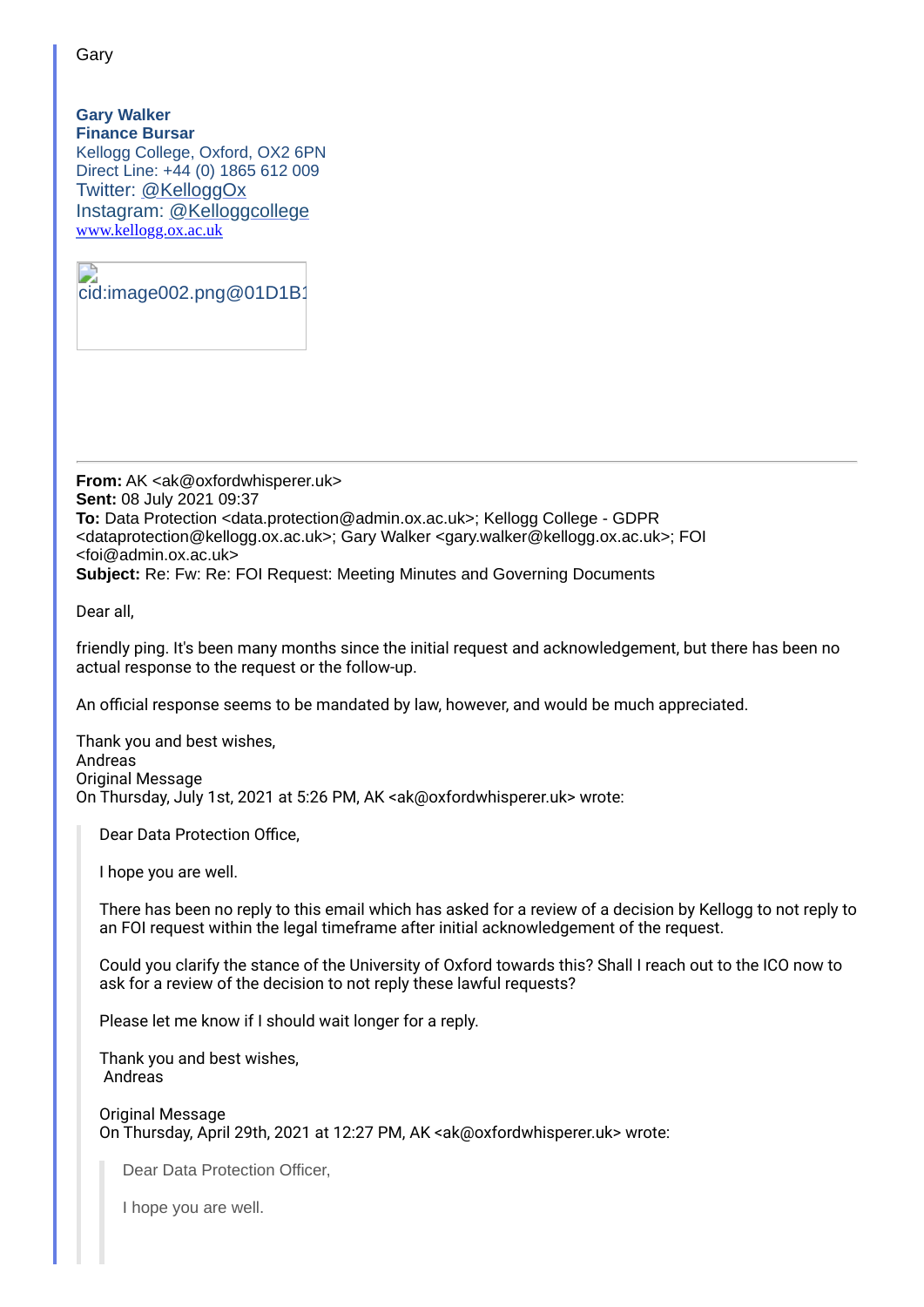I'm reaching out to you because Kellogg College has not replied to an acknowledged and lawful FOI request, and I would like to ask if you could review the decision not to reply.

From my understanding Kellogg College is part of the university, and I ought to reach out to you before reaching out to the ICO, following the published complaints procedure.

Please see the attached email thread below.

Thank you very much!

Best wishes, Andreas

Original Message On Saturday, April 17, 2021 3:38 PM, AK <ak@oxfordwhisperer.uk> wrote:

Dear Gary,

I hope you are well.

It has been more than 20 business days since my FOI request. In line with the FOI act, could you [please revert with a response? Please see https://ico.org.uk/for-organisations/guide-to-freedom-of](https://ico.org.uk/for-organisations/guide-to-freedom-of-information/receiving-a-request/)information/receiving-a-request/, for example.

I have included the FOI team at the University in case they can provide assistance.

Many thanks in advance & best wishes, Andreas

Original Message On Wednesday, March 17th, 2021 at 2:20 PM, Gary Walker <gary.walker@kellogg.ox.ac.uk> wrote:

Dear Andreas

Thank you for your enquiry. The College will review the request in line with the duties and responsibilities expected under the Freedom of Information Act and will revert in accordance with those expected duties and responsibilities.

with best wishes

Gary

**Gary Walker Finance Bursar** Kellogg College, Oxford, OX2 6PN Direct Line: +44 (0) 1865 612 009 Twitter: [@KelloggOx](https://twitter.com/KelloggOx) Instagram: [@Kelloggcollege](https://www.instagram.com/kelloggcollege/) [www.kellogg.ox.ac.uk](http://www.kellogg.ox.ac.uk/)

**From:** Andreas Kirsch <andreas.kirsch@protonmail.com> **Sent:** 11 March 2021 11:02 **To:** Gary Walker <gary.walker@kellogg.ox.ac.uk> **Cc:** FOI <foi@admin.ox.ac.uk> **Subject:** FOI Request: Meeting Minutes and Governing Documents